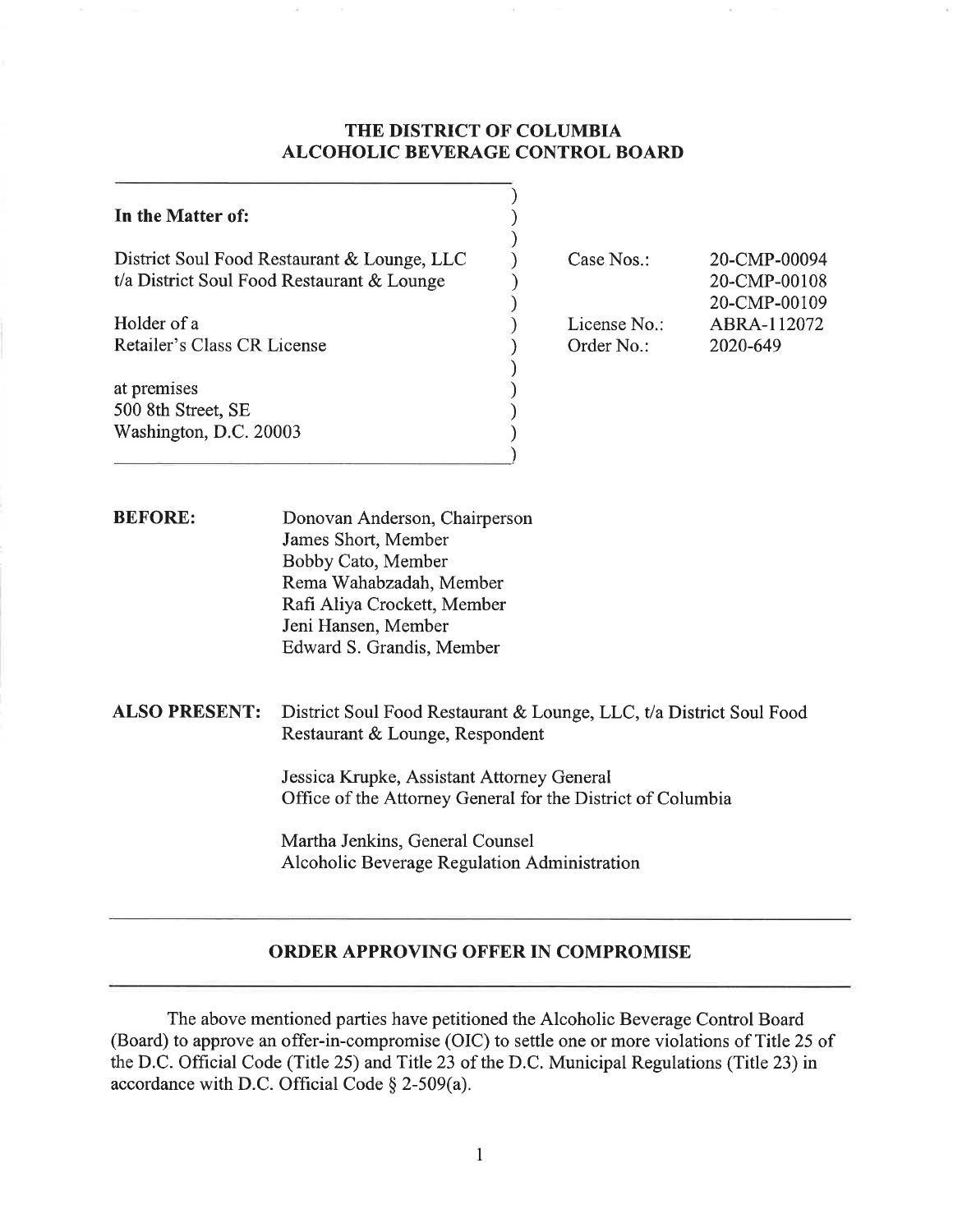#### **ORDER**

Therefore, on this 28th day of October 2020, the Board **APPROVES** the OIC appended to this Order. The terms of the OIC are as follows:

- I. The Respondent admits to a violation of the statutes or regulations listed in the OIC attached to this Order.
- 2. The Respondent shall follow and abide by the terms and conditions of the attached OIC in accordance with D.C. Official Code  $\S$ § 2-509(a), 25-447(f), and 25-823(a)(6).
- 3. The Respondent waives all rights to notice or appearance before the Board.
- 4. The Respondent waives the right to a hearing, call witnesses, present evidence, and otherwise contest the charges as provided in Title 25 and Title 23.
- 5. The Respondent waives the right to judicial review or appeal of this Order. The Respondent further agrees not to collaterally attack the disposition imposed by this Order.
- 6. The parties agree that the attached OIC constitutes the entire agreement of the parties.

The Show Cause hearing in this matter is cancelled. ABRA shall deliver copies of this Order to the Government and the Respondent.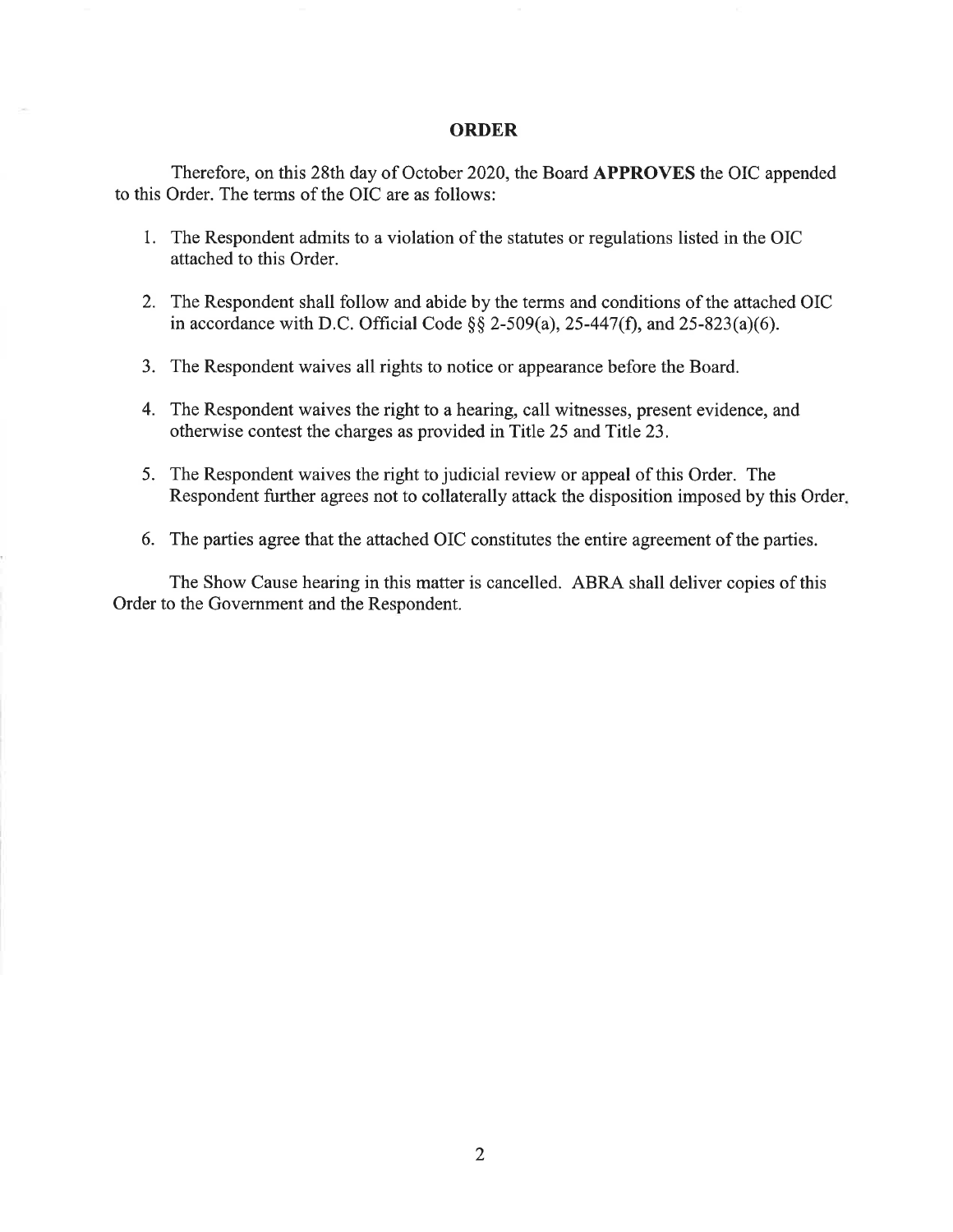# District of Columbia Alcoholic Beverage Control Board



Edward S. Grandis, Member

I dissent from the Board's decision.



Rema Wahabzadah, Member

Pursuant to D.C. Official Code  $\S$  25-433(d)(1), any party adversely affected may file a Motion for Reconsideration of this decision within ten (10) days of service of this Order with the Alcoholic Beverage Regulation Administration, 2000 14<sup>th</sup> Street, N.W., Suite 400S, Washington, DC 20009.

Also, pursuant to section 11 of the District of Columbia Administrative Procedure Act, Pub. L. 90-614, 82 Stat. 1209, D.C. Official Code §2-510 (2001), and Rule 15 of the District of Columbia Court of Appeals, any party adversely affected has the right to appeal this Order by filing a petition for review, within thilty (30) days of the date of service of this Order, with the District of Columbia Coult of Appeals, 430 E StTeet, N.W., Washington, D.C. 20001; (202/879- 1010). However, the timely filing of a Motion for Reconsideration pursuant to 23 DCMR § 1719.1 (2008) stays the time for filing a petition for review in the District of Columbia Court of Appeals until the Board rules on the motion. See D.C. App. Rule 15(b) (2004).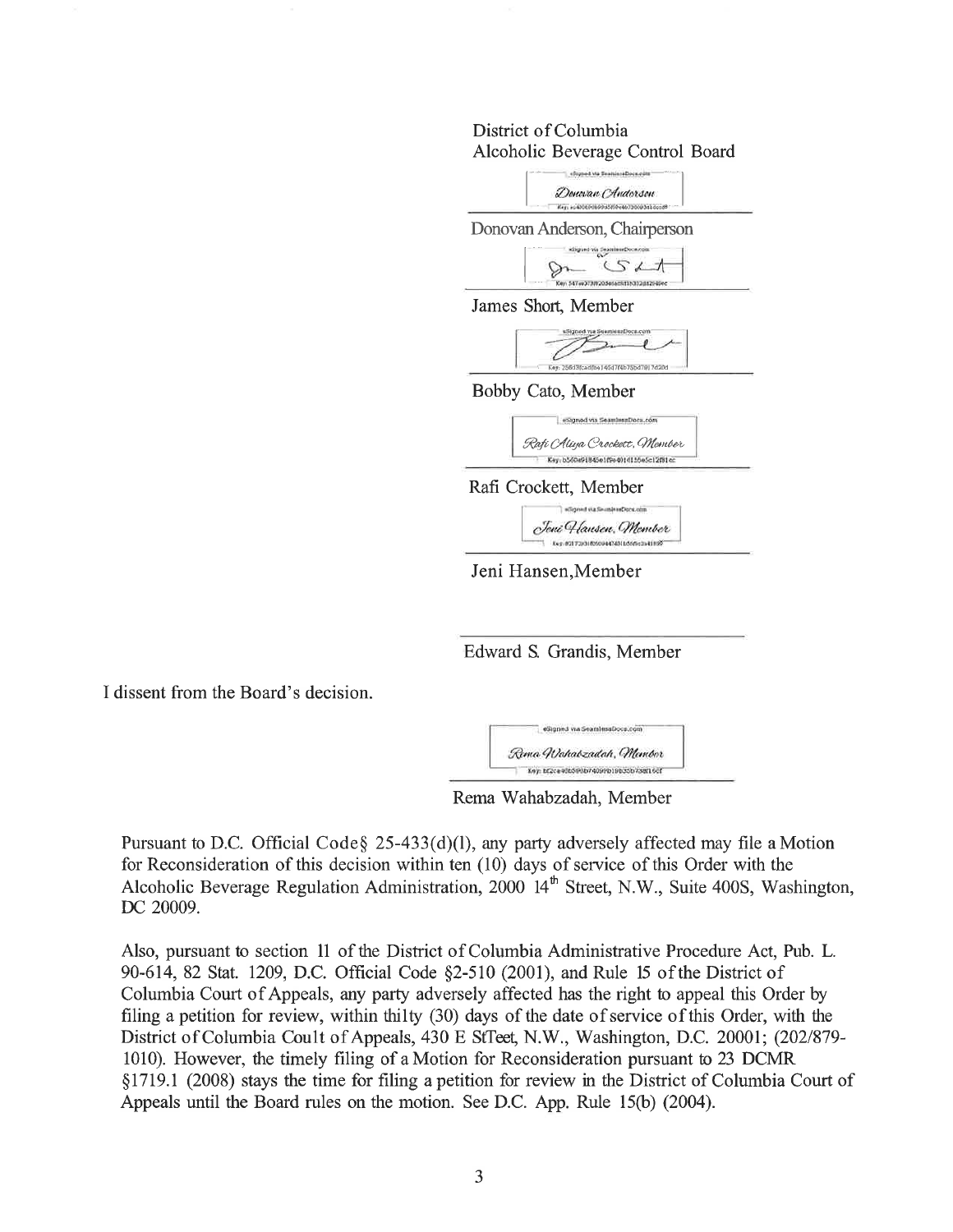# **GOVERNMENT OF THE DISTRICT OF COLUMBIA ALCOHOLIC BEVERAGE REGULATION ADMINISTRATION ALCOHOLIC BEVERAGE CONTROL BOARD**



### IN THE MATTER OF:

DISTRICT SOUL FOOD RESTAURANT & LOUNGE LLC t/a DISTRICT SOUL FOOD RESTAURANT & LOUNGE,

Case Nos. 20-CMP-00094, 20-CMP-00108, 20-CMP-00109 License No. 112072 Retailer Class CR

Respondent.

#### OFFER IN COMPROMISE FOR BOARD APPROVAL

The District of Columbia, jointly with the licensee (respondent) submits this Offer in Compromise (OIC) to the Alcoholic Beverage Control Board (Board), as authorized by 23 DCMR § 1604.5, for approval by the Board.

The Parties understand that if the Board approves the OIC, this case will conclude. Respondent will be obligated to abide by the terms of the OIC shown below. If the Board does not approve the OIC, the matter will be continued to a Summary Suspension hearing.

Respondent has been advised that there is no obligation to accept an OIC. Respondent has been advised, through service of the Notice of Summary Suspension that at a Summary Suspension hearing, respondent may: be represented by legal counsel, have subpoenas issued to require the production of witnesses and evidence, produce witnesses and evidence, cross-examine witnesses, and apply to the Board for a qualified interpreter .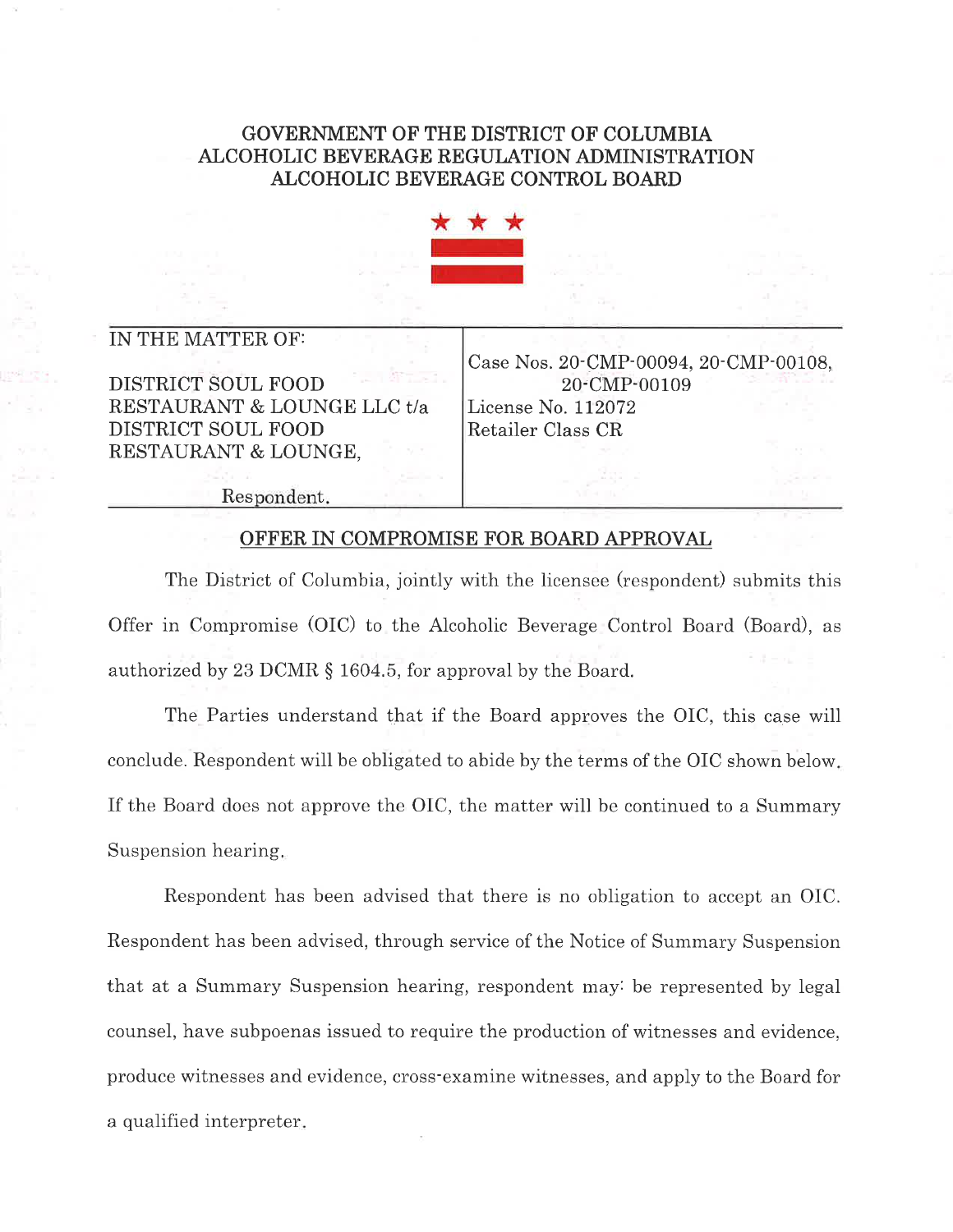The OIC terms are as follows.

- $(1)$  Suspension: Respondent agrees to a 60-day suspension of its ABC license, with 30 days served and 30 days stayed. The 30-day served suspension shall commence on Friday, October 9, 2020 through Sunday, November 8, 2020, which includes time served during the summary suspension period. The ABC license suspension shall be lifted at 8:00 a.m. on Monday, November 9, 2020, provided respondent satisfies all other applicable requirements in this OIC. The additional 30 suspension days shall be stayed for a period of one year, beginning on the day of the Board's acceptance of this OIC. If respondent complies with the terms of this OIC and does not have any additional violations in the year following the Board's acceptance of this OIC, per the requirements of 23 DCMR  $\S$  808.16, respondent shall not serve the 30 stayed days.
- (2) Dining Activities: Respondent shall only serve food and alcoholic beverages to patrons seated at tables while the District of Columbia remains subject to Mayor's Order 2020-067 (May 27, 2020) and Mayor's Order 2020-075 (June 19, 2020) and in accordance with 23 DCMR  $\S$  810.2 (b), (d) and (l). Tables shall be placed so that patrons in different parties are placed at least six feet apart from one another, with no more than six patrons per table. Patrons shall not be permitted to walk around the establishment with food or alcoholic beverages. Respondent shall require the purchase of one or more prepared food items per table.
- (3) Bar Activities: While the District of Columbia remains subject to Mayor's Order 2020-067 (May 27, 2020) and Mayor's Order 2020-075 (June 19, 2020), respondent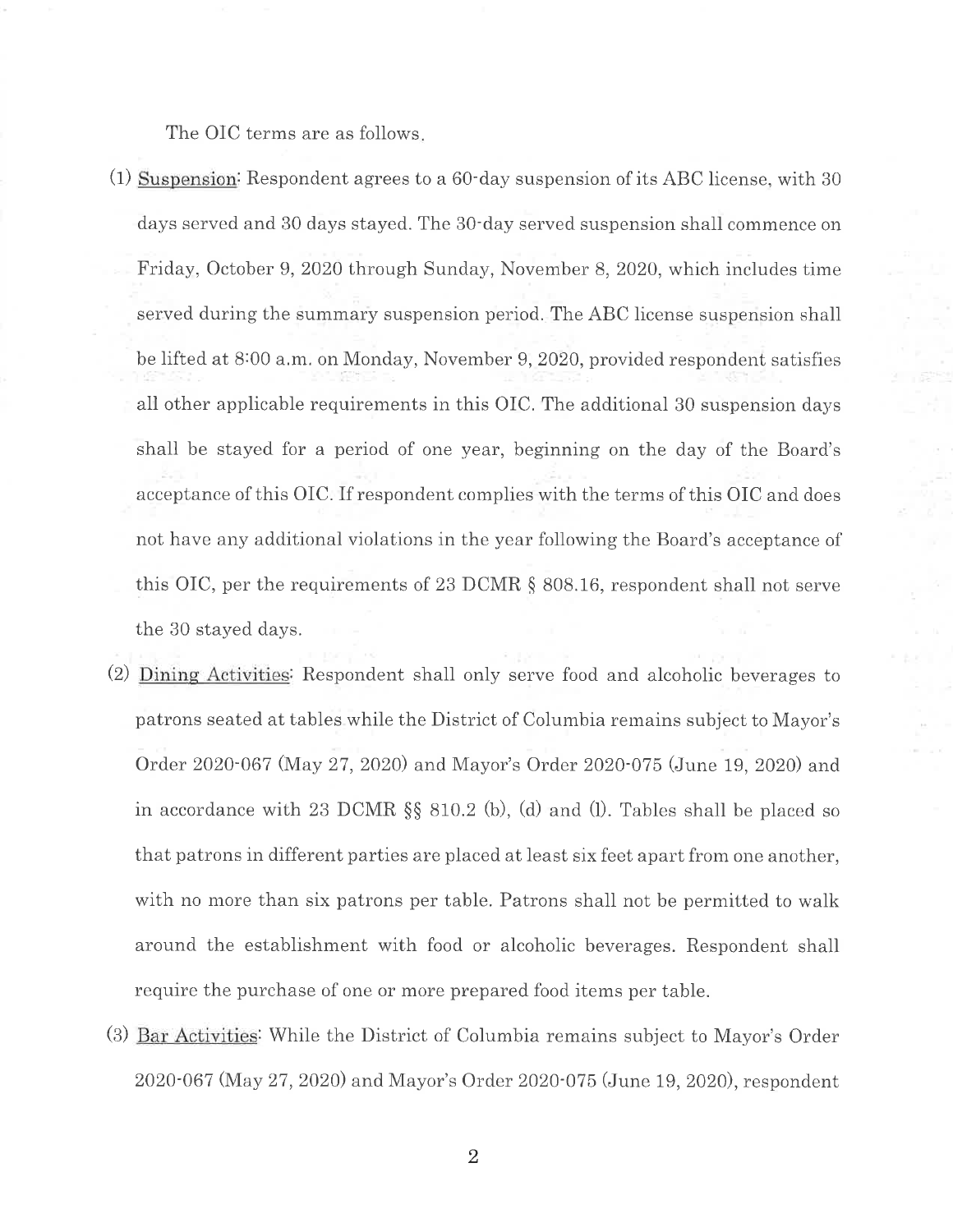shall not seat patrons at indoor or outdoor bars that are being staffed or utilized by a bartender. Patrons shall not be permitted to stand at an indoor or outdoor bar to order food or alcoholic beverages as required by  $23$  DCMR § 810.2(q).

- (4) Social Distancing Walkthrough: Prior to lifting the suspension of the establishment's alcoholic beverage license, an ABRA investigator shall conduct a walk-through of the licensed establishment with respondent to evaluate the establishment's compliance with the District's social distancing requirements. This evaluation shall include an assessment of respondent's compliance with Mayor's Order 2020-075 (May 27, 2020), Mayor's Order 2020-080 (June 19, 2020) and in accordance with 23 DCMR § 810.2.
- (5) Queues: While the District of Columbia remains subject to Mayor's Order 2020- 067 (May 27, 2020) and Mayor's Order 2020-075 (June 19, 2020), and in accordance with and 23 DCMR § 810.2(m), respondent shall require patrons to wait outside at least six feet apart until they are ready to be seated; queueing indoors shall not be permitted.
- (6) Egress: Respondent shall not prevent egress from the establishment; respondent shall not lock doors during business hours or when patrons are inside of the establishment.
- (7) Masks: While the District of Columbia remains subject to Mayor's Order 2020- 080 (July 22, 2020), and in accordance with 23 DCMR  $\S$  810.2(s) and (t), except when eating or drinking while seated, during the public health emergency, respondent shall require that all owners and employees of the establishment wear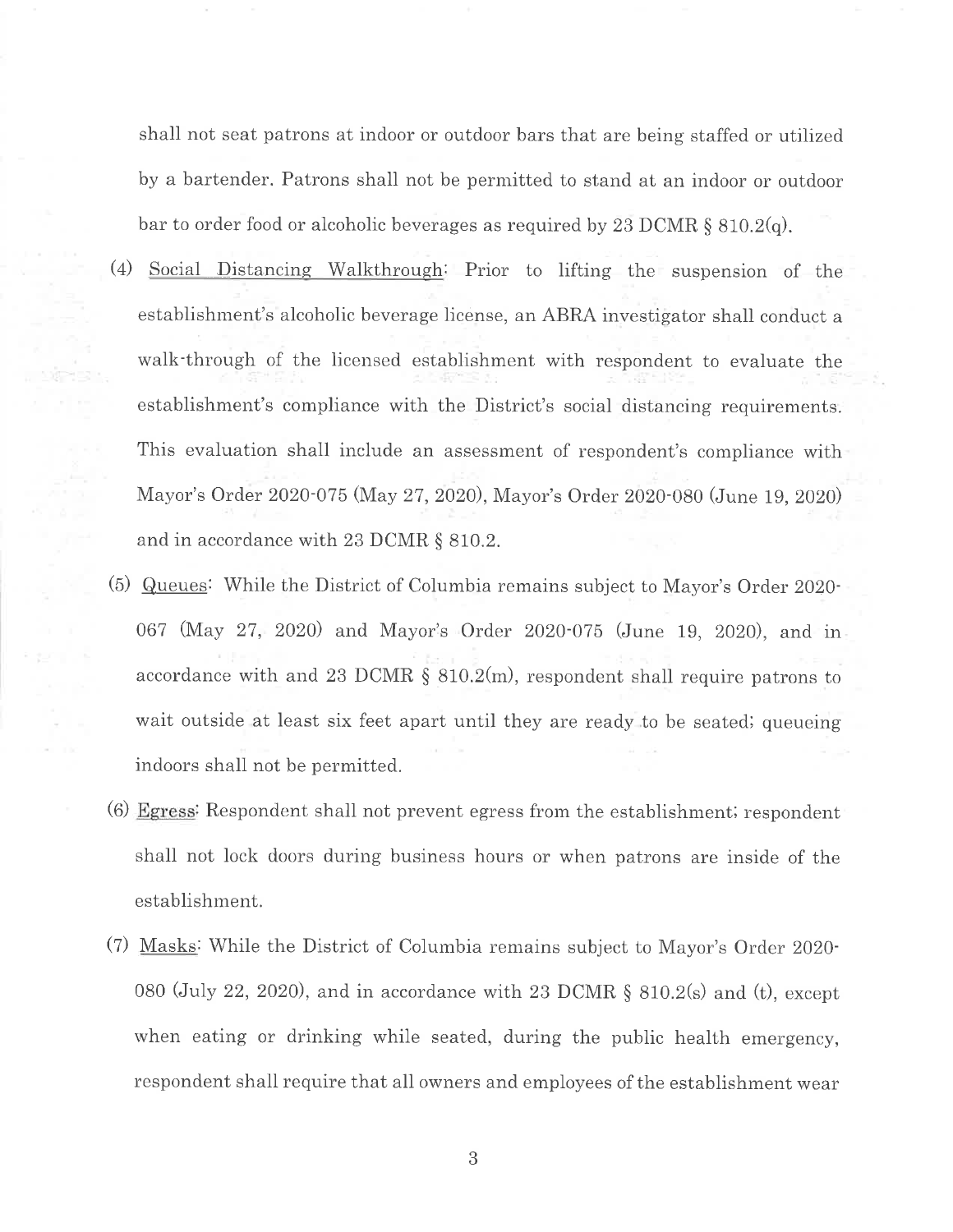a mask or face covering while present on the licensed premises regardless of whether they are on-duty. Respondent shall also require patrons during the public health emergency to wear masks or face coverings prior to entering or while waiting in line outside of the licensed premises and while traveling to use the restroom or until they are seated and eating or drinking.

- (8) Music: While the District of Columbia remains subject to Mayor's Order 2020-067 (May 27, 2020) and Mayor's Order 2020-075 (June 19, 2020), and in accordance with and 23 DCMR § 810.2(n), respondent shall only offer recorded or background music that is played at a conversational level that is not heard in the homes of District residents. A DJ shall not be permitted.
- (9) Operating Hours: Respondent shall restrict its operations, excluding carry-out and delivery, and the sale, service or the consumption of alcoholic beverages both indoors and outdoors for on-premises consumption to the hours between s:oo a.m. and midnight during every day of the week while the District of Columbia remains subject to Mayor's Order 2020-067 (May 27, 2020) and Mayor's Order 2020-075 (June 19, 2020) and in accordance with 23 DCMR  $\S 810.2(k)$ .

Dated: October 27, 2020. Respectfully submitted,

KARL A. RACINE Attorney General for the District of Columbia

TONI MICHELLE JACKSON Deputy Attorney General Public Interest Division

*Isl Kimberly M. Johnson* KIMBERLY M. JOHNSON [435613] Chief, Civil Enforcement Section

4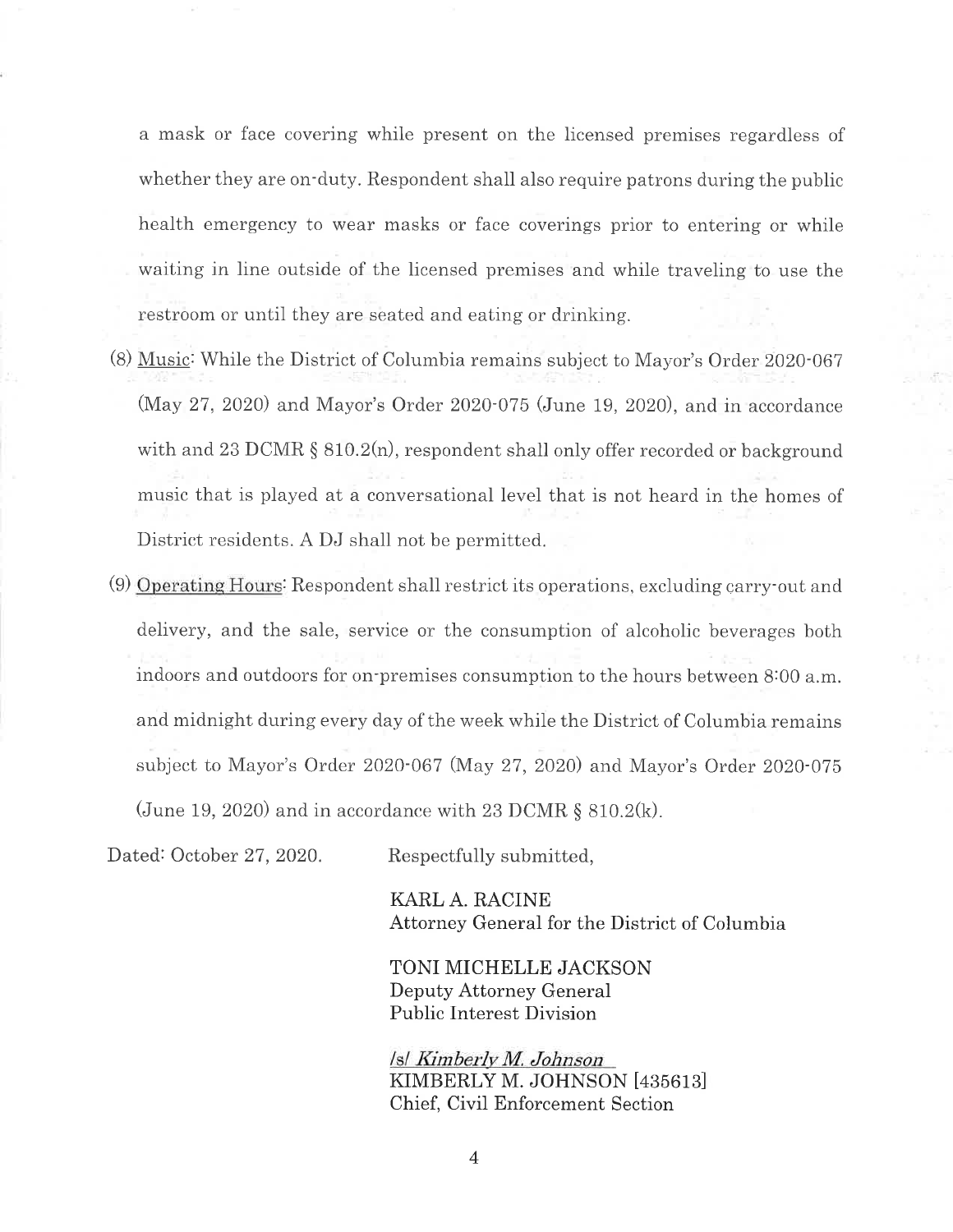Isl *Jessica Krupke*  JESSICA KRUPKE [1019967] Assistant Attorney General 400 Sixth Street, N.W., Suite 10100 Washington, D.C. 20001 (202) 727-2125 (202) 370-7628 (fax) Jessica.Krupke@dc.gov

ATTORNEYS FOR THE DISTRICT OF COLUMBIA

### **CONSENT OF-RESPONDENT**

By this Offer in Compromise, I agree to accept and perform its terms. I acknowledge the validity of the OIC and waive a hearing to which I would have a right under D.C. Code§ 25-826. I also recognize that I am waiving any right to appeal an adverse ruling of the Board that might have followed any such hearing. By this settlement, I waive all such rights. I sign this OIC without reservation, and I fully understand its meaning and my rights. \_

Respondent DATE